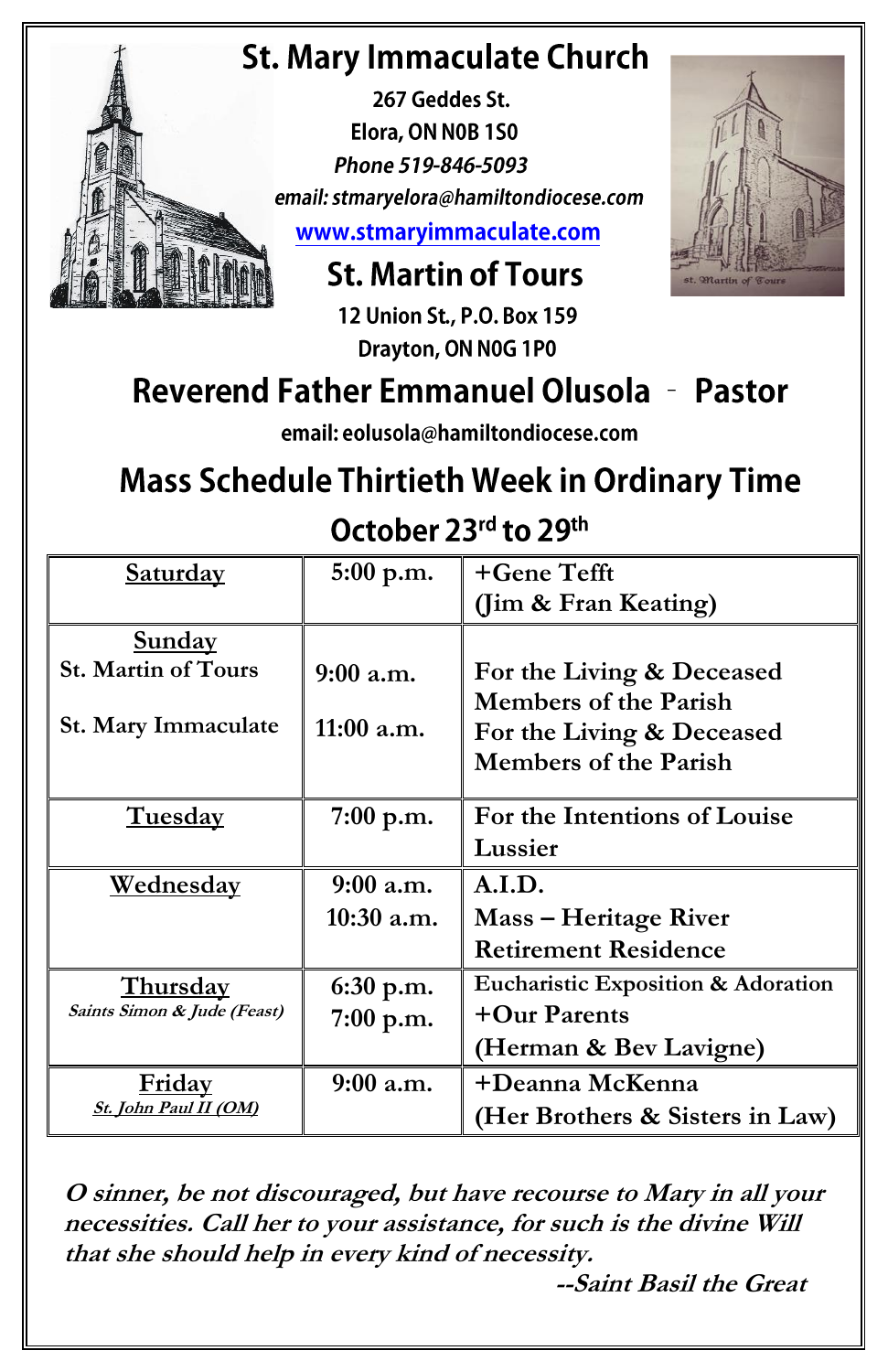#### **FROM THE PASTOR'S DESK**

The liturgy is the public worship of the Church. The Second Vatican Council says it is "The summit toward which the activity of the Church is directed; at the same time, it is the font from which all her power flows. For the aim and object of apostolic works is that all who are made sons of God by faith and baptism should come together to praise God, in the midst of His Church, to take part in the sacrifice, and to eat the Lord's supper" (Sacrosanctum Concilium, no. 10). In the liturgy, we are all called to be active participants as a worshipping community in praising God for his blessings, asking Him for mercy and humbly presenting our intentions to him. Being a public worship, which requires the participation of all, I sincerely thank those representing various groups in our parish (Choir, Lector, Eucharistic Minister and Altar Decorator) who have volunteered to be members of the Liturgy Committee. These persons will work with the Pastor in planning liturgical activities in our parish. Kindly remember them in your prayers. We will be having our maiden meeting on Wednesday Nov. 10th, 2021, by 7pm. Again, as we continue to thank those involved in the different committees in our parish, there is need to review existing committees and form new ones. Sincere thanks to all for your generosity in using your time and talent to develop our parish community through the various committees.

#### **OFFERINGS**

| St. Mary's - October $16^{th}$ & $17^{th}$ : |        |            |
|----------------------------------------------|--------|------------|
| 32 Weekly Offerings                          |        | \$1,535.00 |
| Weekly Loose                                 |        | 50.00      |
| 2 World Mission Sunday                       |        | 30.00      |
|                                              | Total: | \$1,615.00 |
| <b>St. Martin's – October 17th</b>           |        |            |
| 12 Weekly Offerings                          |        | \$295.00   |
| Weekly Loose                                 |        | 10.00      |
| <b>Building Maintenance</b>                  |        | 50.00      |
|                                              |        | \$355.00   |

**YOUR GENEROSITY IS GREATLY APPRECIATED!**

#### **KNIGHTS OF COLUMBUS REGULAR MEETINGS**

Every 2nd Tuesday for the monthly executive meeting, all Knights are welcome.

Every 4th Tuesday for the monthly Council General Meeting

Starting at 7:30pm in the St. Joseph's Parish Hall following the 7:00pm Mass Hope to see you all there

**Vivat Jesus**